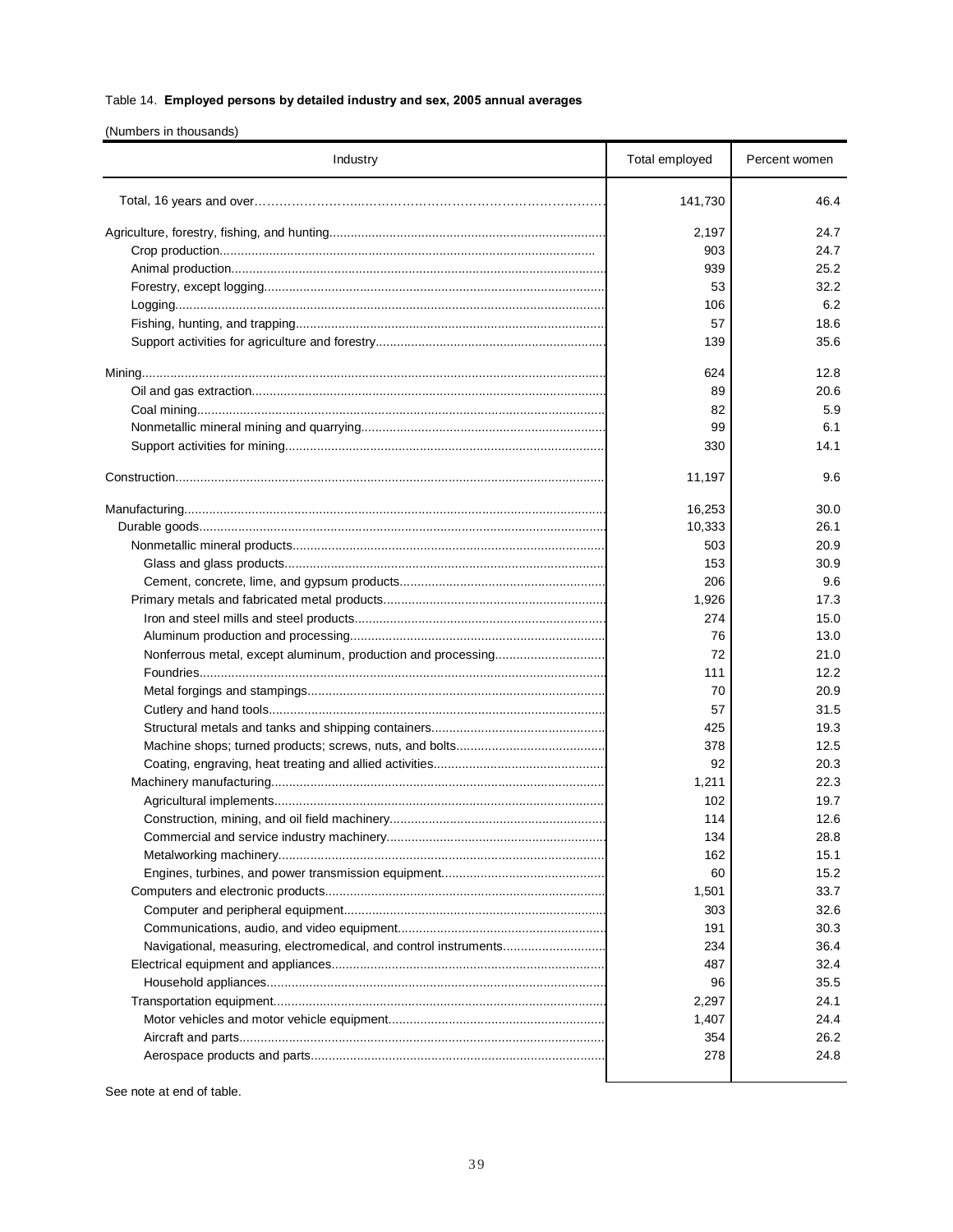## (Numbers in thousands)

| Industry | Total employed | Percent women |
|----------|----------------|---------------|
|          | 173            | 19.3          |
|          | 542            | 15.6          |
|          | 155            | 9.4           |
|          | 74             | 18.4          |
|          | 74             | 11.1          |
|          | 239            | 20.2          |
|          | 656            | 28.7          |
|          | 1,210          | 41.3          |
|          | 487            | 45.8          |
|          | 138            | 41.0          |
|          | 5,919          | 36.9          |
|          | 1,506          | 38.7          |
|          | 126            | 26.9          |
|          | 77             | 43.8          |
|          | 161            | 34.9          |
|          | 133            | 26.3          |
|          | 471            | 37.9          |
|          | 168            | 59.0          |
|          | 163            | 38.3          |
|          | 289            | 27.1          |
|          | 252            | 26.0          |
|          | 871            | 54.0          |
|          | 135            | 40.6          |
|          | 73             | 39.1          |
|          | 141            | 58.8          |
|          | 301            | 63.5          |
|          | 1,241          | 32.0          |
|          | 214            | 17.0          |
|          | 164            | 28.5          |
|          | 118            | 34.6          |
|          | 745            | 36.6          |
|          | 153            | 19.7          |
|          | 132            | 18.8          |
|          | 1,208          | 35.0          |
|          | 135            | 30.1          |
|          | 420            | 46.3          |
|          | 62             | 24.0          |
|          | 141            | 44.7          |
|          | 652            | 31.4          |
|          | 469            | 33.4          |
|          | 84             | 17.3          |
|          | 99             | 33.8          |
|          | 21,405         | 44.4          |
|          | 4,579          | 28.7          |
|          | 236            | 20.5          |
|          | 102            | 46.9          |
|          | 252            | 17.0          |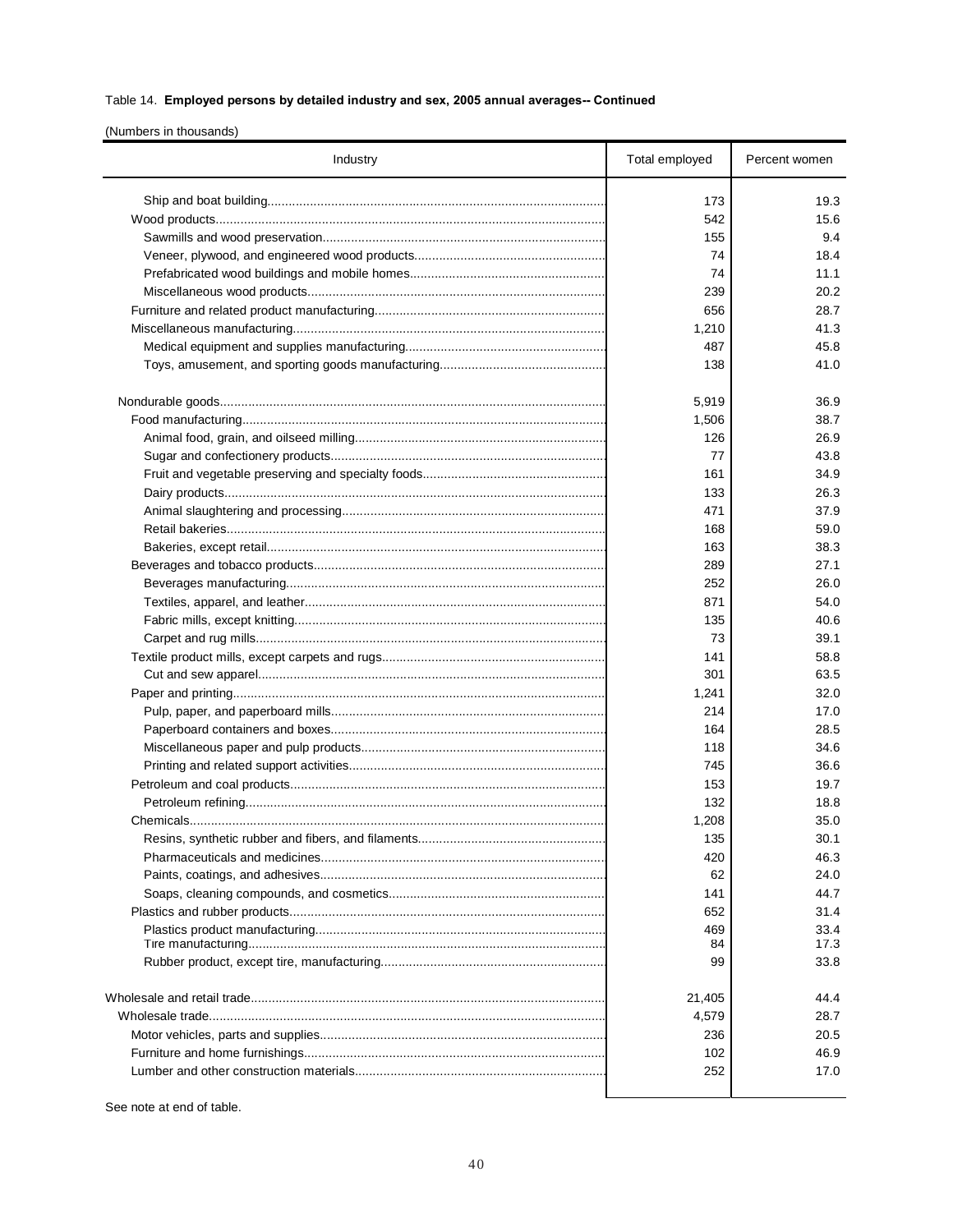(Numbers in thousands)

| Industry    | Total employed | Percent women |
|-------------|----------------|---------------|
|             | 435            | 32.0          |
|             | 77             | 20.0          |
|             | 335            | 28.1          |
|             | 187            | 25.1          |
|             | 523            | 23.7          |
|             | 103            | 16.1          |
|             | 182            | 37.1          |
|             | 103            | 32.7          |
|             | 296            | 42.5          |
|             | 114            | 52.8          |
|             | 887            | 26.4          |
|             | 57             | 25.4          |
|             | 141            | 24.2          |
|             | 150            | 12.0          |
|             | 54             | 17.5          |
|             | 240            | 42.5          |
|             | 68             | 41.0          |
|             |                |               |
|             | 16,825         | 48.7          |
|             | 1,337          | 19.8          |
|             | 191            | 23.3          |
|             | 526            | 15.1          |
|             | 715            | 42.4          |
|             | 83             | 34.4          |
|             | 652            | 30.1          |
|             | 1,088          | 28.5          |
|             | 232            | 35.7          |
|             | 268            | 31.9          |
|             | 2,670          | 50.8          |
|             | 278            | 45.4          |
|             | 122            | 44.3          |
|             | 834            | 63.1          |
|             | 267            | 69.5          |
|             | 520            | 47.8          |
|             | 890            | 73.7          |
| Shoe stores | 144            | 61.5          |
|             | 223            | 67.4          |
|             | 456            | 41.7          |
|             | 68             | 87.1          |
|             | 138            | 36.1          |
|             | 202            | 58.5          |
|             | 2,434          | 63.5          |
|             | 443            | 61.3          |
|             | 167            | 72.6          |
|             | 202            | 44.4          |
|             | 210            | 64.3          |
|             | 249            | 73.4          |
|             | 418            | 50.2          |
|             | 83             | 48.7          |
|             |                |               |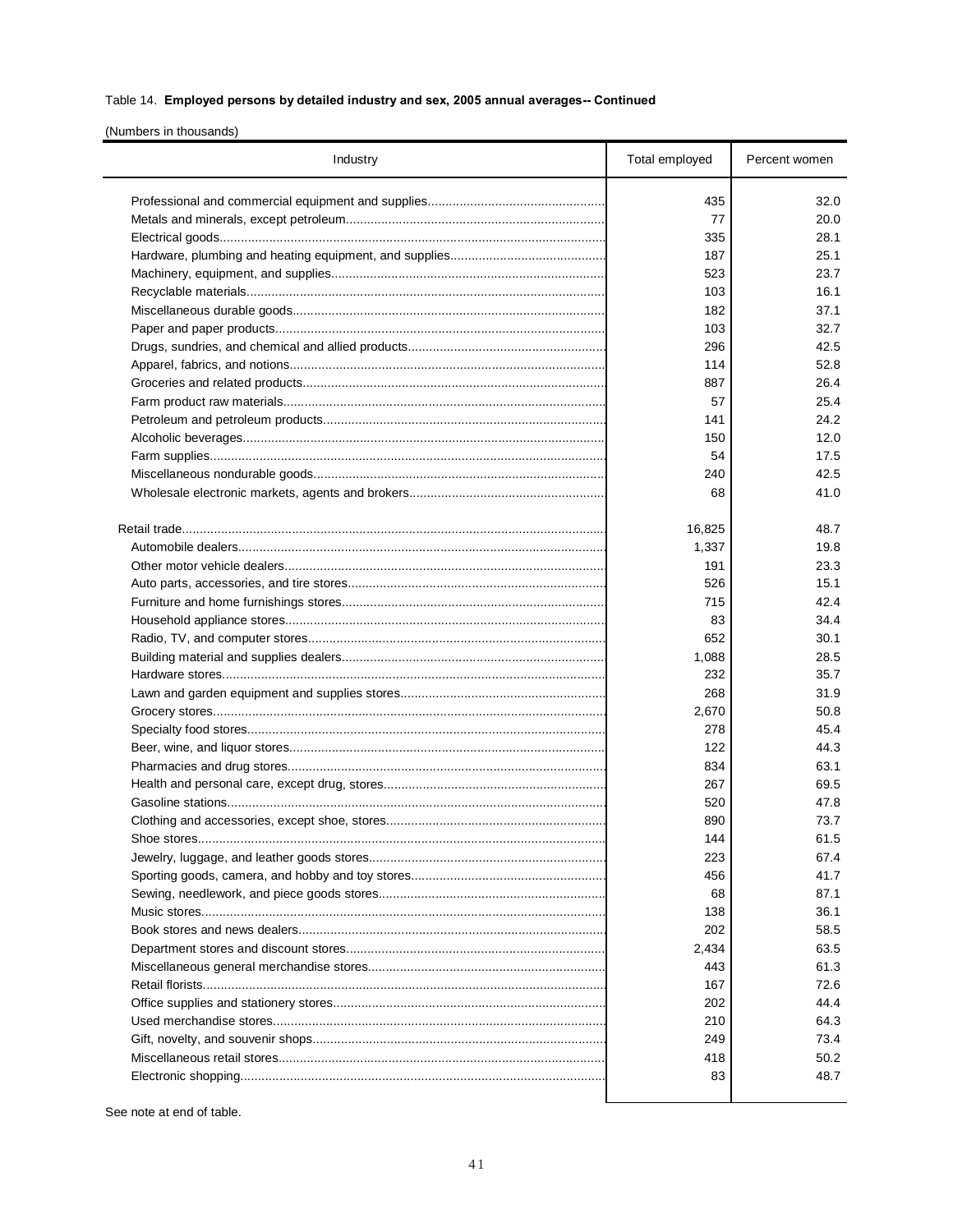(Numbers in thousands)

| Industry                                                                | Total employed | Percent women |
|-------------------------------------------------------------------------|----------------|---------------|
|                                                                         | 78             | 69.8          |
|                                                                         | 64             | 22.7          |
|                                                                         | 84             | 23.8          |
|                                                                         | 7,360          | 23.5          |
|                                                                         | 6,184          | 23.9          |
|                                                                         | 574            | 36.2          |
|                                                                         | 282            | 9.7           |
|                                                                         | 61             | 28.0          |
|                                                                         | 2,033          | 11.5          |
|                                                                         | 555            | 40.5          |
|                                                                         | 218            | 17.1          |
|                                                                         | 619            | 26.2          |
|                                                                         | 828            | 39.2          |
|                                                                         | 647            | 20.5          |
|                                                                         | 306            | 30.2          |
|                                                                         | 1,176          | 21.3          |
|                                                                         | 604            | 22.9          |
|                                                                         | 120            | 17.1          |
|                                                                         | 86             | 29.2          |
|                                                                         | 243            | 19.8          |
|                                                                         | 109            | 14.1          |
|                                                                         | 3,402          | 44.2          |
|                                                                         | 508            | 48.8          |
|                                                                         | 302            | 51.7          |
|                                                                         | 323            | 38.6          |
|                                                                         | 563            | 39.0          |
|                                                                         | 794            | 36.6          |
|                                                                         | 80             | 31.7          |
|                                                                         | 103            | 47.8          |
|                                                                         | 235            | 79.4          |
|                                                                         | 10,203         | 55.3          |
| Finance and insurance                                                   | 7,035          | 58.5          |
|                                                                         | 1,912          | 67.3          |
|                                                                         | 270            | 74.1          |
|                                                                         | 1,195          | 55.4          |
| Securities, commodities, funds, trusts, and other financial investments | 1,146          | 38.1          |
|                                                                         | 2,512          | 60.9          |
|                                                                         | 3,168          | 48.1          |
|                                                                         | 2,678          | 50.8          |
|                                                                         | 490            | 33.5          |
|                                                                         | 173            | 30.6          |
|                                                                         | 109            | 50.8          |
|                                                                         | 103            | 32.9          |
| Commercial, industrial, and other intangible assets rental and leasing  | 104            | 20.5          |
|                                                                         |                |               |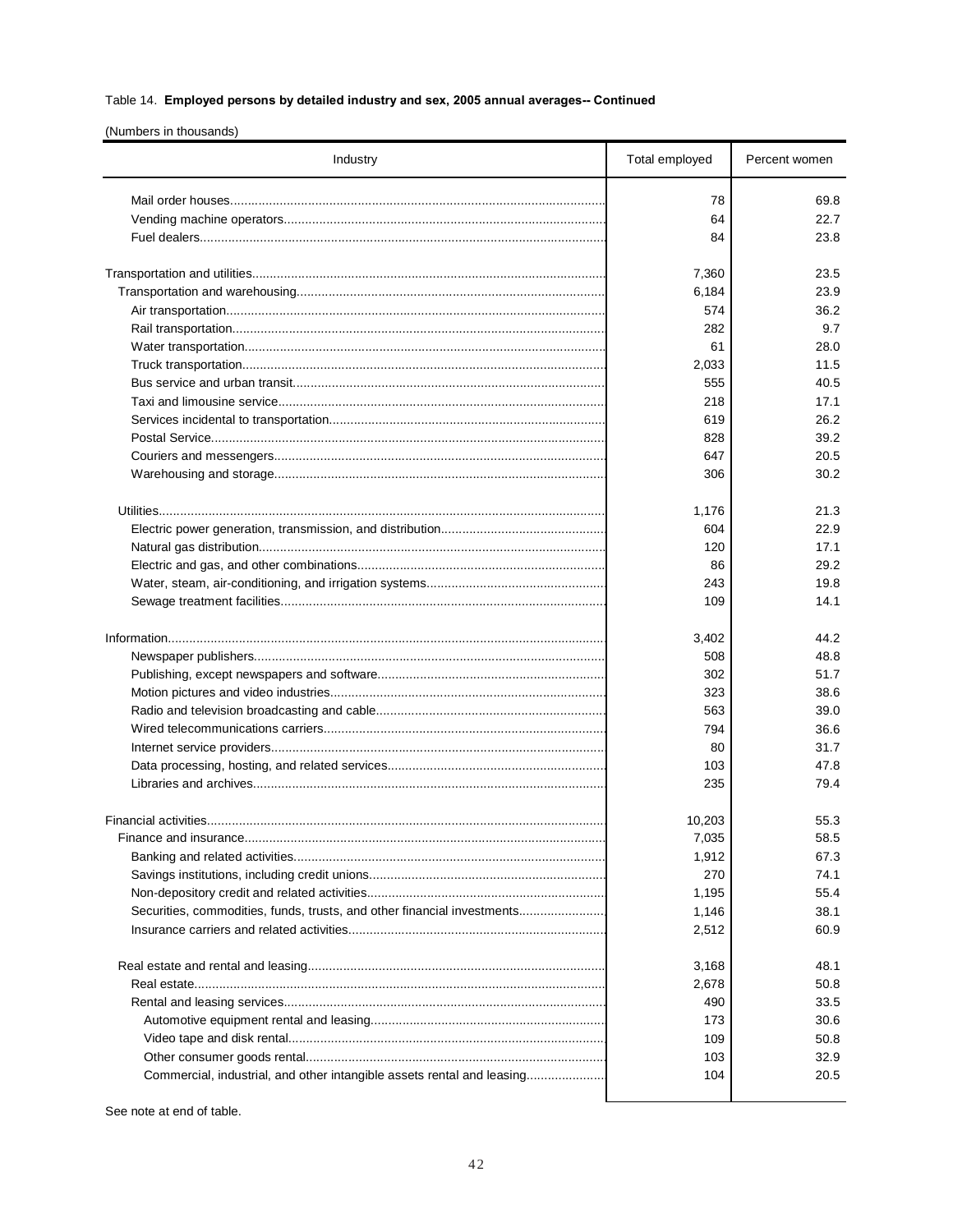(Numbers in thousands)

| Industry | Total employed | Percent women |
|----------|----------------|---------------|
|          | 14,294         | 42.9          |
|          | 8,584          | 44.5          |
|          | 1,658          | 57.9          |
|          | 884            | 62.7          |
|          | 1,468          | 25.8          |
|          | 357            | 58.7          |
|          | 1,632          | 26.6          |
|          | 1,009          | 42.6          |
|          | 493            | 45.4          |
|          | 511            | 52.2          |
|          | 251            | 76.1          |
|          | 321            | 53.0          |
|          | 5,709          |               |
|          |                | 40.5          |
|          | 63             | 49.6          |
|          | 1,015          | 57.4          |
|          | 739            | 65.1          |
|          | 259            | 67.1          |
|          | 682            | 25.0          |
|          | 1,161          | 48.6          |
|          | 1,133          | 10.4          |
|          | 252            | 49.9          |
|          | 407            | 16.5          |
|          | 29,174         | 75.0          |
|          | 12,264         | 69.0          |
|          | 8,359          | 75.6          |
|          | 3,263          | 53.1          |
|          | 108            | 51.4          |
|          | 534            | 66.1          |
|          | 16,910         | 79.3          |
|          | 5,719          | 76.5          |
|          | 8,332          | 79.0          |
|          | 1,801          | 76.8          |
|          | 792            | 80.3          |
|          | 163            | 58.1          |
|          | 98             | 72.3          |
|          | 275            | 70.9          |
|          | 901            | 77.7          |
|          | 795            | 89.8          |
|          | 1,045          | 70.2          |
|          | 1,848          | 86.7          |
|          | 615            | 73.7          |
|          | 2,860          | 85.9          |
|          | 994            | 77.5          |
|          | 74             | 64.0          |
|          | 221            | 60.4          |
|          | 1,571          | 95.8          |
|          |                |               |